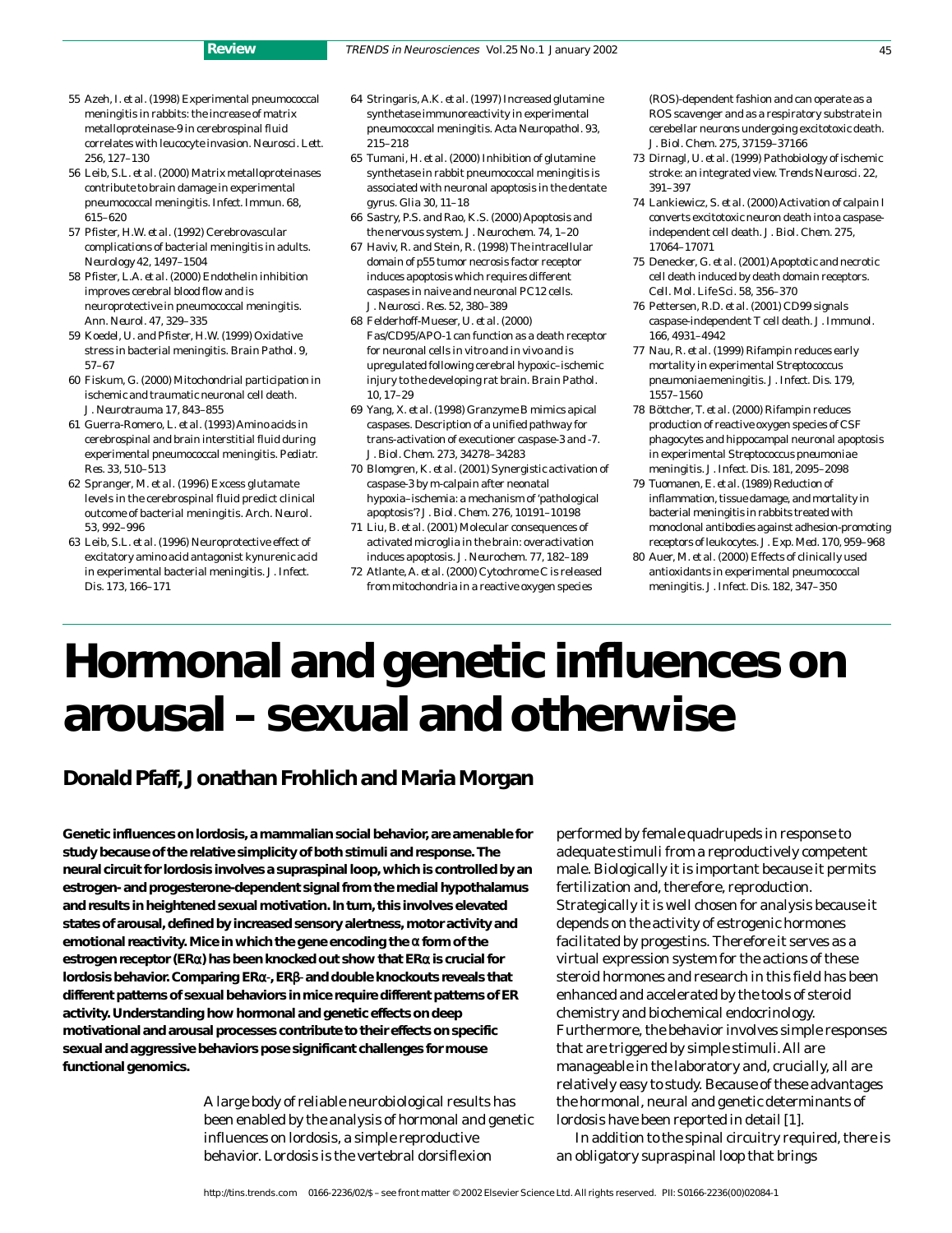

**Fig. 1.** Ovarian estrogens (E) diffuse from the bloodstream into the brain and through neural tissue by virtue of their lipid solubility. They bind to the classical estrogen receptor (ERα) and to ERβ in specific subsets of neurons. Acting as transcription factors, ligand-activated ERs facilitate transcription of several genes whose products foster female reproductive behaviors in rats and mice. The routes of action of the 'downstream' genes listed are partially understood: the liganddependent transcriptional effects of the progesterone receptor increase expression of genes that lead to the amplification of the effects of E: stimulation of adrenergic  $\alpha$ -1 receptors and muscarinic receptors by norepinephrine and acetylcholine, respectively, can elevate electrical activity in VMH neurons that have crucial effects on behavior; enkephalin, an opioid peptide, can foster a state of partial analgesia, allowing the female to tolerate stimuli from the male; oxytocin can act as an anxiolytic, permitting sex under conditions of mild stress; gonadotropin releasing hormone (GnRH, also known as LHRH) helps, adaptively, to synchronize mating behavior with ovulation. Note that for neurochemical systems in which E activates transcription of genes for both ligand and the corresponding receptor, there is the possibility of a multiplicative effect on sex behavior. Abbreviation: VMH, ventromedial nucleus of the hypothalamus.

somatosensory stimuli involved in this reproductive behavior to the medullary reticular formation and the midbrain central gray. This circuit, which governs female reproductive behavior, is dependent on the interactions of estrogen and progestins with ER and progesterone receptors within hypothalamic neurons. Analysis of the behavioral functions at the molecular level depends upon the activity of these nuclear hormone receptors as transcription factors. Thus estrogenic effects on hypothalamic neurons that govern female reproductive behavior requires the synthesis of mRNA and protein and the molecular actions of estrogens and progestins in the hypothalamus and basal forebrain guarantee a biologically adaptive synchrony between reproductive behavior and the pituitary–ovarian mechanisms that cause ovulation.

**Donald Pfaff\***

**Jonathan Frohlich Maria Morgan** Laboratory of Neurobiology and Behavior, The Rockefeller University, Box 275, 1230 York Avenue, New York, NY10021-6399, USA. \*e-mail: pfaff@ rockvax.rockefeller.edu

## **Hormones turning on genes**

Which genes are upregulated by estrogens in hypothalamic neurons? Molecular assays over the past 15 years have identified a number of genes whose mRNA is elevated by estradiol administration and which encode proteins that participate in fostering female reproductive behaviors (Fig. 1). How these genes are involved is only partly understood

(see legend to Fig. 1). They seem to make separate and individual contributions towards the emergence of a unified mating behavior, although the manner of their orchestration as a function of time remains unknown.

Genes turned on by estrogens include those encoding oxytocin and the oxytocin receptor, and the opioid peptide enkephalin and the delta opioid receptor [1]. Do the ligand/receptor inductions multiply? Although the known biological functions of these proteins and peptides make sense as reproductive-behavior mechanisms, the list of genes cannot be considered complete.

#### **Genes turning on behaviors**

Mice in which the genes encoding the two forms of the ER (ER $\alpha$  [2] and ER $\beta$  [3]) have been disrupted allow the determination of behaviors controlled by each receptor. The use of gene knockouts to dissect the contributions of individual genes to this hormone dependent circuitry and behavior began with  $ER\alpha$  [4], which is required for lordosis behavior in female mice. In fact, female mice that lack ERα function not only behave more like males but are treated as males in social encounters [4]. In contrast, female mice that lack ERβ activity perform lordosis behavior during a larger portion of the estrus cycle than their wild-type littermate controls [5].

While studying the fungus *Neurospora*, Beadle and Tatum discovered mutants with biochemical defects that led to the classical 'one gene one enzyme' hypothesis [6,7], a concept that modern neurobiologists seem to be struggling to step beyond. A wide variety of behavioral and histochemical assays using ERα-, ERβ- and double-knockout mice have addressed the question of which patterns of gene expression are required for which patterns of mammalian behaviors. To date, assays in male and female mice have identified a set of ERα-mediated functions, with some evidence that ERβ stimulation can oppose that of ERα. Furthermore, data from double knockout mice indicate that different patterns of mouse sexual behaviors depend on different patterns of ERα- and ERβ activity [8].

Can this platform of neurobiological information be used as a springboard for studies exploring the motivational and arousal functions that comprise the theoretical underpinnings of reproductive behaviors?

#### **The temporal sequence of events**

By necessity, the temporal order of experimental discovery goes from the explanation of concrete, simple mating behaviors, to approach and courtship behaviors in which sexual motivation is expressed, to more generalized arousal functions. However, in females the temporal sequence is: first, the hormonedependent elevation of arousal; second*,*the expression of approach and courtship ('proceptive') behaviors; which lead naturally to, third*,*the mating behaviors themselves.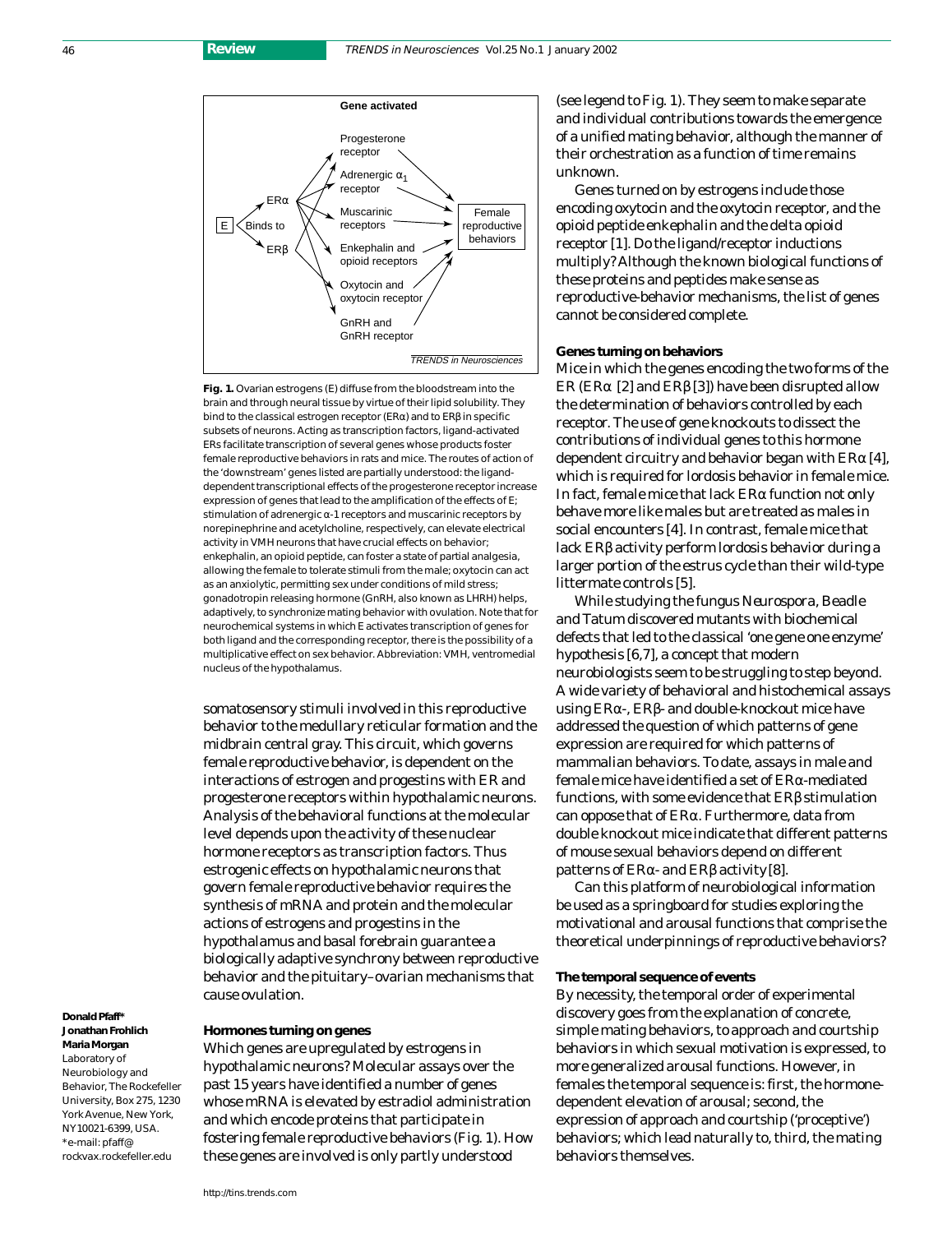

**Fig. 2.** Temporal relationship between activity of preoptic neurons and sexual behavior in four females (a–d). The electrical activity of 14 of 31 preoptic neurons correlated temporally with bouts of sexual interactions. Presented here are four types of neurons (Types 1–4), whose activity was associated with proceptive behavior (Type 1; S), mounting by the male (Type 2; M), intromission by the male (Type 3; I) and the dismount of the male (Type 4). Abbreviations: E, ejaculation; I, intromission; M, mounting; S, solicitation. Figure reproduced, with permission, from [18].

This review starts by considering the ability of a hormone to increase the expression of a well-defined behavior when all other variables are constant, so proving an underlying hormone-dependent change in motivation. Motivational mechanisms are discussed briefly here. In addition, experiments on motivation indicate a central role for arousal in providing the motivational force that activates behaviors. Therefore new insights on the hormonal and genetic contributions to arousal mechanisms are highlighted. What it does not attempt is a broad review of mammalian gene–behavior relationships. Instead, we hope to deepen consideration of behavioral–functional genomics [9] in mice by

building on the especially clear cases identified by analysis of genes encoding nuclear hormone receptors [4,10]. Other areas of progress include the contributions made by regions of the Y chromosome to masculine aggressive behaviors in mice [11,12] and a wide range of affiliative behaviors that are facilitated by transfer of the gene encoding the vasopressin receptor into the basal forebrain of voles[13] (also reviewed in Ref. [9]).

#### **Motivational mechanisms**

The existence of motivational states comprising alterations in specific areas of the CNS is supported by decades of experimental analysis of behavior. Prominent in this is the writing of Donald Hebb [14] who incorporated the ascending reticular activating system into his theory of motivation. However, the tools for delving into cell-biological mechanisms are often lacking from early behavioral analyses.

Heightened motivational states, which reflect obvious biological needs, can account for the activation of specific behaviors. Using the experimental tools provided by our knowledge of the hormonal, neural and genetic mechanisms that underlie lordosis, this simple reproductive behavior can be used to elucidate neural concepts deeper than simply the behavior itself. The ability of estrogens to heighten performance of a reproductive behavior elicited by a fixed stimulus in a constant environment, with no changes in age or time of day, indicates an underlying change in biological motivation.

As a result of estrogen treatment amplified by subsequent progesterone treatment, female rodents perform a variety of courtship behaviors accompanied by a vigorous locomotion. The advantages of specific endocrine and genetic tools that have allowed the determination of lordosis-behavior mechanisms can, likewise, be used to further the analysis of sexual motivation. For example, neurons in the preoptic area control the forms of locomotion involved in courtship because local implantation of estradiol significantly increases in running activity [15,16]. To determine the electrophysiological basis of this motivational circuitry, Yasuo Sakuma and colleagues have manipulated neurons of the medial preoptic area to affect locomotion and recorded from this area [17,18]. Impressively, the electrical activity recorded in individual preoptic neurons correlates with locomotive behavior [18] (Fig. 2). These results in rats, as well as similar studies in birds [19], indicate that neuronal alterations related to motivation are not limited to the mechanisms of the simplest sex behaviors themselves.

## **Brain arousal and behavior**

When considering motivational mechanisms, a great deal of attention has been given to explaining the activation of a behavior in an otherwise quiescent animal. Inevitably, experiments along these lines involve observations and manipulations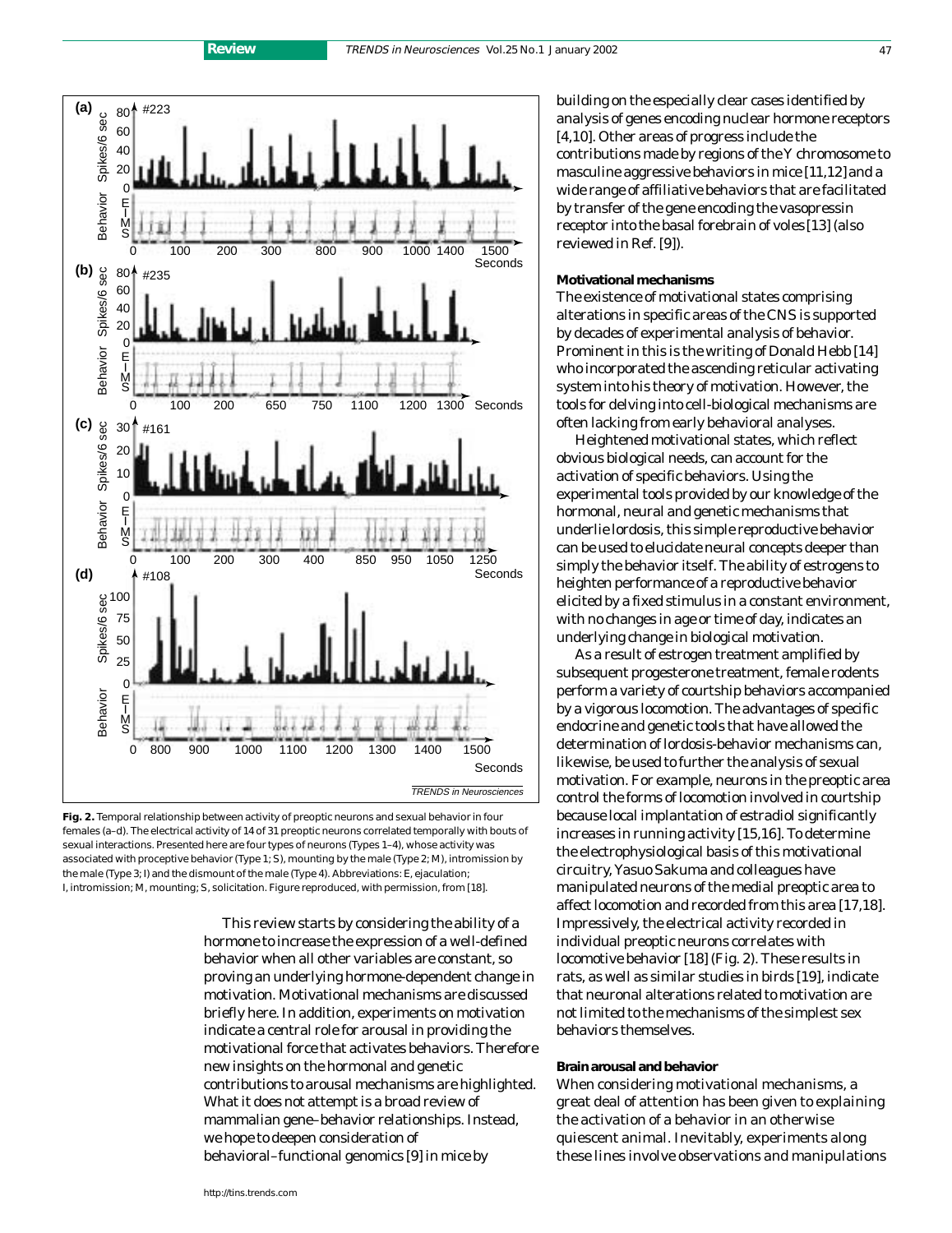

**Fig. 3.** Sensory alertness, motor activity and emotional reactivity were determined in 48 ovariectomized female mice using a battery of assays. This data was used to form a table of cross–mouse correlations across assays that were then subjected to factor analysis and cluster analysis. Plotted here is the % variance as a function of the number of factors calculated. The 'one-factor' solution shows the % variance accounted for by 'general arousal'. In this, and additional identical experiments, generalized arousal accounted for 29–38% of the behavioral variance. Additional, specific factors raise the total behavior accounted for to 80–90% in this and subsequent experiments. Figure reproduced, with permission, from [21].

of the brainstem ascending reticular systems that underlie arousal.

There are two problems to be overcome when studying arousal. First, from the analysis of human behavior it is obvious that fundamental arousal of the brain is required for any higher cognitive or emotional function to occur. However, in mice, the apparent difficulty in arriving at intuitive definitions of arousal in behavioral studies has caused neurobiologists to discount this type of study. Below, we propose an operational definition that could overcome this difficulty. Second, some experimenters treat arousal as a monolithic function, which totally serves to activate forebrain circuits and motor responses, whereas other researchers argue that arousal does not exist as such, because they view it as subdivided neurochemically, neurophysiologically and functionally. In the following, a thoroughly quantitative approach is taken that is based in neurobiology and avoids extreme categorizations. Initial hormonal and genetic data related to the physiology of arousal is also introduced.

#### Defining arousal

From both a neuroanatomical and a behavioral perspective, arousal systems form such an important part of mammalian brain activity that a clear definition is required. We consider it best to use an objective, operational definition, in which an animal that is more aroused has: (1) a greater alertness to sensory stimuli; (2) greater motor activity; and (3) greater emotional reactivity.

#### Measuring arousal

By taking a quantitative, statistical approach to arousal studies it is possible to avoid false controversies, such as the disagreement between those who consider arousal to be a unitary product of ascending reticular activating systems [14] and those who consider the arousal functions so fragmented as to be useless and virtually nonexistent [20]. Using the three elements of the operational definition of arousal given above, we compared the responses of 48 mice across a variety of tasks to construct an inter-response correlational matrix. Numerical data from this matrix were used for factor analysis [21]. The percentage of variance accounted for is illustrated in Fig. 3. The value of the 'one-factor solution' on the abscissa represents the percentage of variance accounted for by 'general arousal'. Clearly, in this and similar subsequent experiments, general arousal is an important behavioral feature. However, specific arousal factors are required to account for the remainder of the variance [21].

This mathematical approach to a general arousal function can be compared to the neuroanatomical delineation of the brainstem arousal system. A 'crescent'of neurons along the bottom (ventral) portion of the medullary reticular formation includes large numbers of neurons that respond to multimodal inputs and are perfectly adjusted physiologically to underlie general arousal. Moving forward (anterior) in the brainstem reticular formation, reticular neurons near the midline include many neurons that also respond nonspecifically to auditory and vestibular cues [22,23]. Answering whether the massive brainstem area and large numbers of neurons devoted to these arousal functions qualify as the neurobiological correlate of the generalized arousal behavior mentioned above sets a crucial challenge for future research that deals with the most fundamental basis of cognitive and emotional function.

The dominant feature of arousal systems in the brainstem is that they are not allowed to fail. Because of this it is expected that there is likely to be massive redundancy in the neuroanatomical pathways and neurochemical mechanisms involved, and that these should exert modulatory influences rather than dichotomous on–off responses. The specific and differential effects of hormonal and genetic manipulations referred to below are consistent with these requirements, although it is likely that they impinge on ascending arousal systems at different points of the neuraxis.

The neuroanatomical, neurophysiological and behavioral data quoted above lead to a 'bottom up' approach to the function of brain arousal, as do the hormonal and genetic mechanisms introduced below. This is opposed to 'top-down'approaches. Even the best of the 'top down'ideas invoke *dei ex mechani* such as 'distributed re-entrant networks'[24], which comprise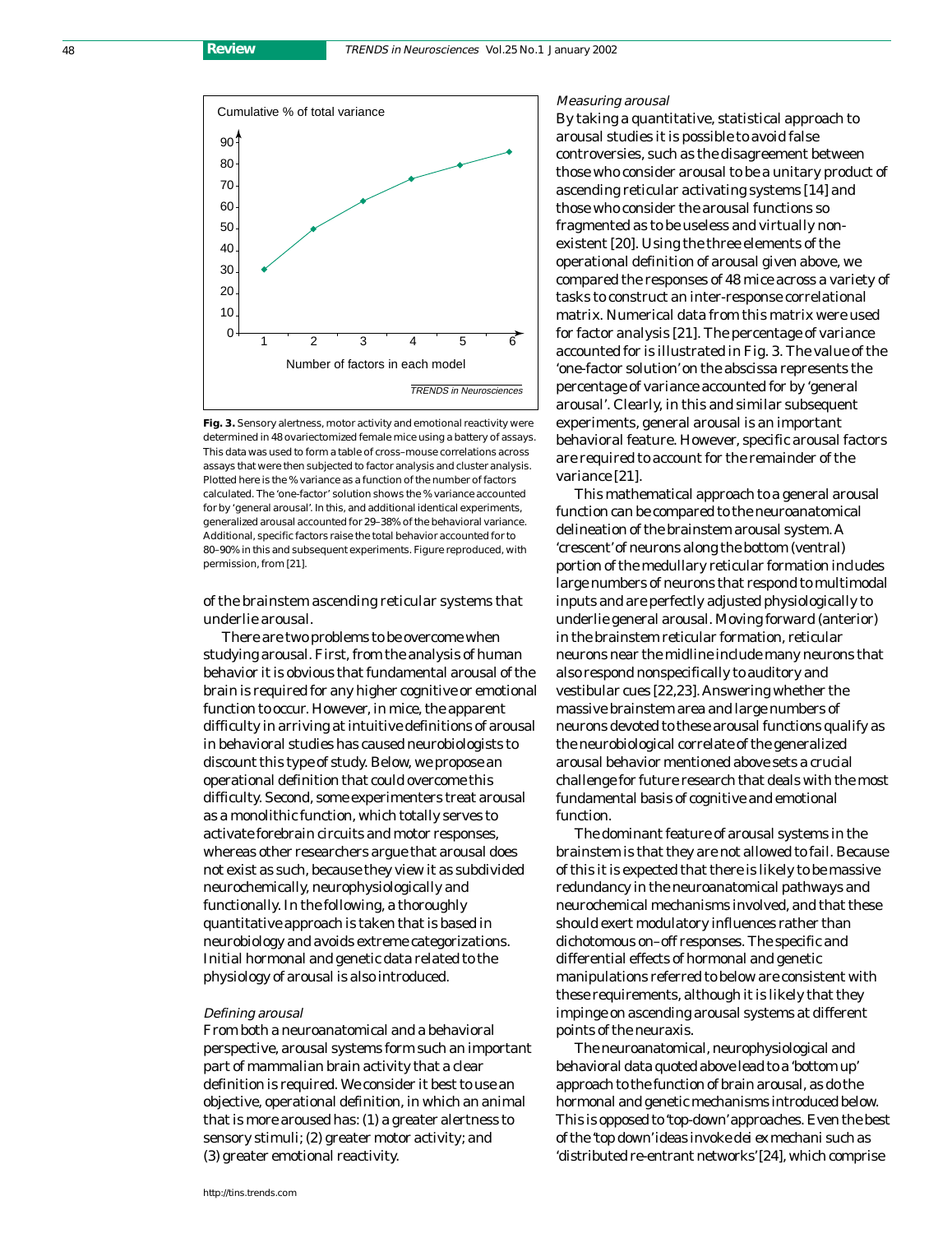pseudo-explanations. A direct, neurobiological approach proposes a 'functional pyramid', at the base of which fundamental arousal neurons are necessary, but not sufficient, for awareness, alertness and attention. New experimental protocols are required to test this proposal.

#### **Hormonal influences**

That estrogens heighten the arousal state of female rats [25] is evident from their natural behavior. For example, females ready to mate display heightened muscular tension throughout their bodies, rapid alternating movements and rapid locomotor movements. The robust elevations of locomotor activities in rats and mice following estrogen treatment afford additional evidence of augmented arousal[26,27]. Estrogen administration also increases the emotional reactivity of female mice, which is evident not only in responses to anxiety producing situations but also in fear conditioning [28]. The antidepressant properties of estrogens in experimental animals and humans are further evidence of the emotional effects of these steroids [29,30]. Although some of these estrogenic effects might involve the 'arousal crescent'of neurons in the hindbrain, the actions on fear and mood are most easily envisaged as occurring in the amygdala. In addition, stimulation of ERβ in the dorsal raphe nucleus of the midbrain [31,32] could account for elevated mood, by acting through serotonergic mechanisms.

Thyroid hormones also influence states of arousal. In humans, hyperthyroid conditions are associated with tenseness and irritability, whereas hypothyroid patients are sluggish. In fact, thyroid hormone administration is used as adjunct therapy for antidepressants [33,34]. Because the genes encoding thyroid-hormone receptors (TRα and TRβ), another type of nuclear hormone receptor, are expressed widely along the neuraxis in rats [35] and mice [36], thyroid hormones could interact with ascending arousal pathways at many points.

#### **Genetic influences**

For a 'bottom up'approach to arousal, one must consider the potential sites of genetic and hormonal influences from the medullary reticular formation ascending into the forebrain. It can be postulated that genetic influences impacting generalized arousal would be manifest in the lower brainstem – the 'arousal crescent'of neurons in the medullary reticular formation described previously. In contrast, it might be expected that the highly specific behavioral influences of receptor stimulation arise in the forebrain sites devoted to those particular behavioral functions. It is clear from animal models that stimulation of either ERα or ERβ mediates different effects, which are different to those of TRα or TRβ stimulation, and that each of these receptors has different actions to that of enkephalin.

For example, the effects of estrogen on locomotor activity depend on expression of the gene encoding ER $\alpha$  and not ER $\beta$  [37]. This genetic influence subserves the effects of estrogens on preoptic neurons [15–18], although it could, additionally, depend on the effects of estrogens binding to the ERα in noradrenergic neurons of the cell group A1 to influence generalized arousal states. However, although our results with ER-knockout mice are most easily interpreted in terms of nuclear receptors, the possible participation of non-genomic mechanisms should not be ignored. Rapid membrane actions of estrogens have been reported [38] and may be relevant for reproductive behavior and sexual arousal [39–41].

TRα and TRβ have a different spectrum of action on arousal [42] than ERs. TRα-knockout mice have significantly lower acoustic-startle and tactile-startle responses whereas TRβ-knockout mice are less anxious; they entered open arms of the elevated plus maze more frequently and spent more time in the lighted compartment of the dark–light transition test than did wild-type animals. Also unlike ER, deletion of the genes encoding either TRα1 or TRβ had no effect on fear learning, which implies that TR-related mechanisms affect anxiety but not fear. The differences in the effects of ER and TR isoforms indicate the specificity of nuclear receptor genes in relation to arousal. Explaining these differences poses an exciting challenge for neurobiologists.

Still another spectrum of genetic influences is seen in the behaviors of enkephalin-knockout animals [43]. As responses to a fear-learning situation were elevated and measurements of anxiety were heightened, the loss of the gene encoding this opioid peptide produces mice that might comprise new models of chronic fear and anxiety. The phenotype of enkephalin-knockout mice, coupled with the neuropharmacologic data from the lab of Kang and Wilson [44,45] make it highly likely that expression of the gene encoding enkephalin in the amygdala is central to this set of results. The partial analgesia expected from expression of an opioid peptide should allow the female to accept what might otherwise be noxious somatosensory stimuli from the male during mating [46]. This likely provides the clearest example so far of an indirect contribution to a specific well understood behavior. It does account fully for the simple sensory-motor mechanisms themselves. Rather, it encourages a behavioral temperament that permits the lordosis-triggering stimuli to be applied.

In each of these cases, genetic manipulations modulate arousal responses selectively, but do not make them appear or disappear: arousal functions are too crucial for such gross alterations. Thus, operationally defined quantitative measurements of arousal will continue to be required for further explorations of the genetics of arousal pathways. It is not surprising that considerable effort needs to be spent to work out the gene–behavior relationships